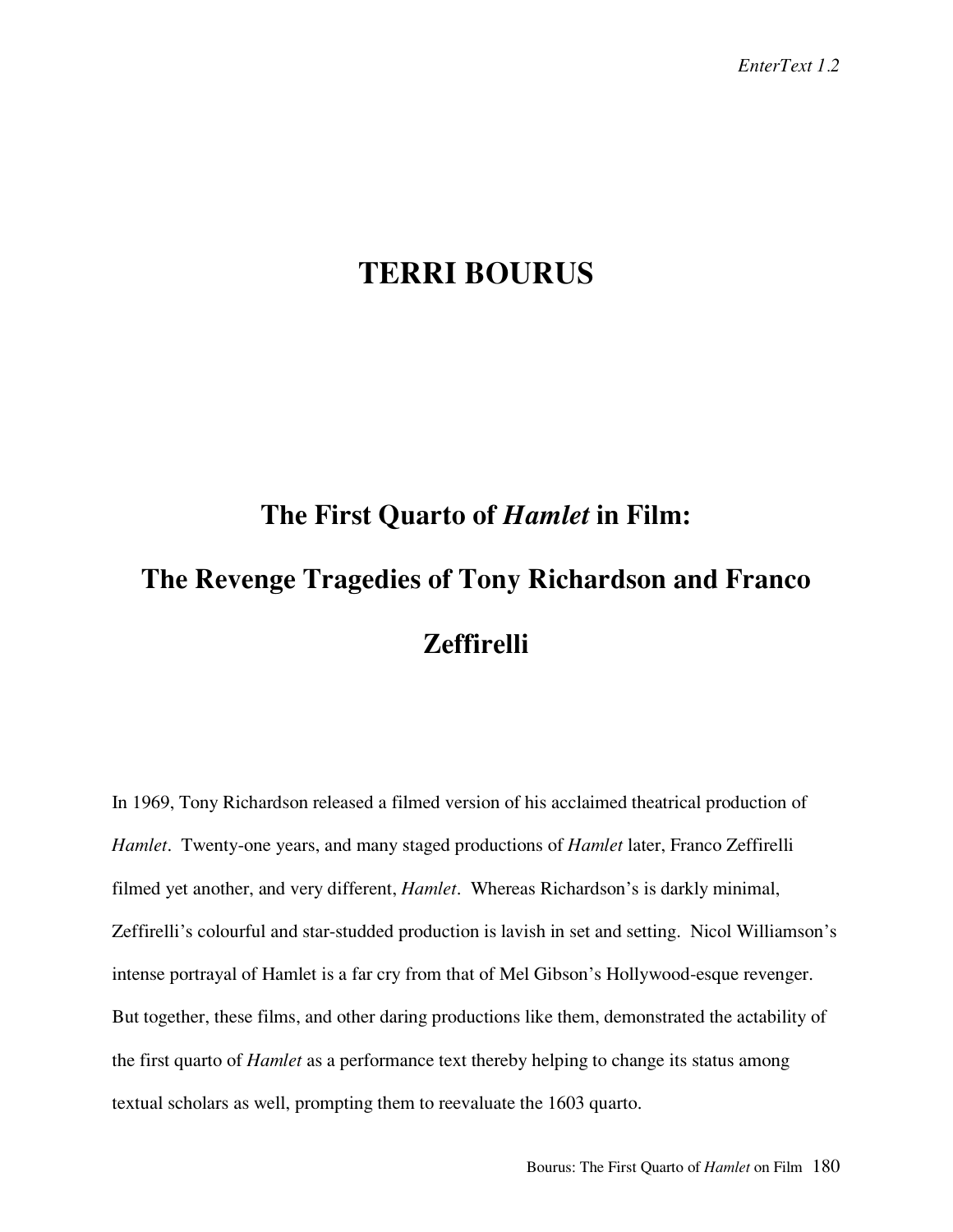*EnterText 1.2*

The first printed text of *Hamlet,* long known by textual scholars as one of the so-called "bad" quartos, has recently begun to be reevaluated as a text that, instead, reflects a collaborative theatrical promptbook of an early revenge tragedy by William Shakespeare. Although some remain cautious, scholars such as Andrew Gurr, Kathleen Irace, Steven Urkowitz, and Laurie Maguire, have demonstrated that many of the first quarto texts of Shakespeare's plays, rather than being 'corrupt,' pirated texts, may reflect those plays as they were staged during Shakespeare's time.<sup>1</sup> Because Q1 *Hamlet* is a play that appears to have been closely linked to the playing company, the Lord Chamberlain's/King's Men, *and* it is also an early printed text, it is an ideal object of study, not only for Shakespearean theatrical and film scholars, but for textual scholars as well.

In 1909 and 1910, when the New Bibliographers, beginning with W.W. Greg and A.W. Pollard initially posited their ideas of memorial reconstruction and pirated texts, textual scholars quickly accepted these theories as textual orthodoxy.<sup>2</sup> Shakespeare textual studies were primarily based upon them until the latter part of the 1980s. These hypotheses were largely responsible for the status of Q1 throughout most of the twentieth century. In the meantime, theatrical practitioners began experimenting with these early texts. They made exciting discoveries, but because of the seemingly impenetrable division between the academy and the theatre, textual scholars largely ignored these findings. There is a history behind this separation, but suffice it to say that finally, and partly because of productions such as Tony Richardson's 1969 *Hamlet* and Franco Zeffirelli's 1990 *Hamlet*, a new understanding began between theatrical practitioners and scholars.

Before examining the films and their contributions to new textual theories about the first quarto, it is important to understand how and why the first quarto of *Hamlet* was rejected by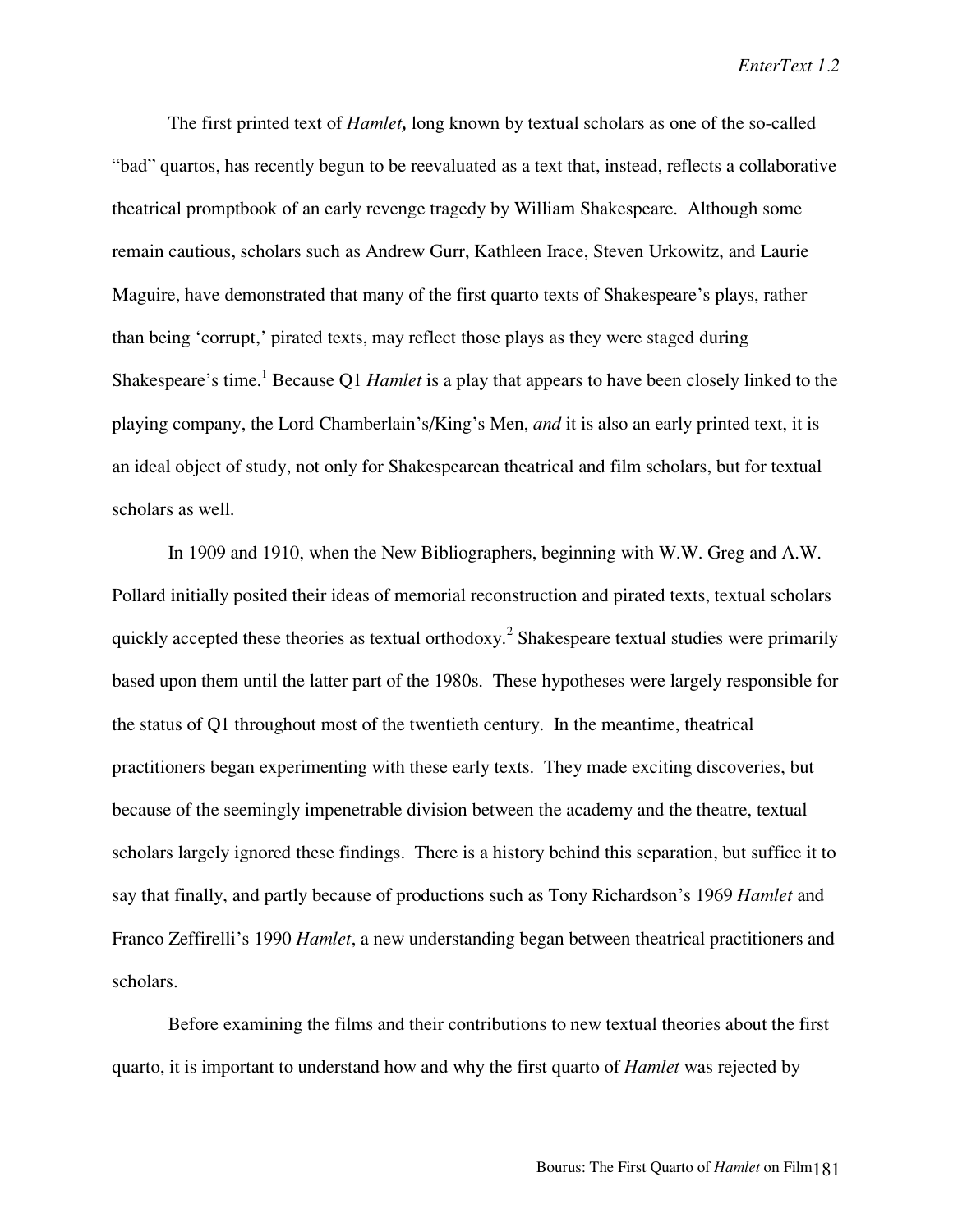scholars as a Shakespearean text in the first place.

Sometime during the first twenty or so years of the seventeenth century, most of the early manuscripts and printed texts of *Hamlet* disappeared. There were apparently no reminders of how the original revenge tragedy had been played. For two hundred years, all performances of *Hamlet* were based on the second, longer quarto (printed in 1604-05) or the shorter and more playable Folio version printed in 1623. Audiences and actors alike became rather accustomed to these later *Hamlets*, although it cannot be denied that these productions were freely revised. In 1823, a quarto text of a play called *Hamlet* was discovered among the papers and books of the Duke of Devonshire by Sir Henry Bunbury. This quarto was purchased by Huntington in the Kemble-Devonshire sale in 1914 and is in the Huntington Library today. The second of the two extant 1603 texts is rumoured to have been brought to Nottinghamshire by a student of Trinity College, Dublin. This text was purchased by Halliwell and sold to the British Museum in 1858, where it remains.<sup>3</sup> Initial impressions were that the  $1603$  text preserved an early original by Shakespeare. However, during the intervening decades, and based on the significant differences between this play and the long-accepted lengthier version, most editors, agreeing with Greg and Pollard, decided that the 1603 text was indeed 'corrupt.' They assessed this play as non-Shakespearean, though his name appears on the title-page.<sup>4</sup> These editorial judgments were probably made without the benefit of consultation with a theatrical historian or practitioner.

It appears likely that late sixteenth- and early seventeenth-century productions of *Hamlet* were based largely on the playing company's original playhouse manuscript or manuscripts. As the play continued in repertoire, and Shakespeare completed the longer revision (whether Q1 is an abridgement of Q2 as some scholars argue, or Q2 is a revision of Q1 will continue to be debated), the players probably began to incorporate borrowings from the more literary Q2.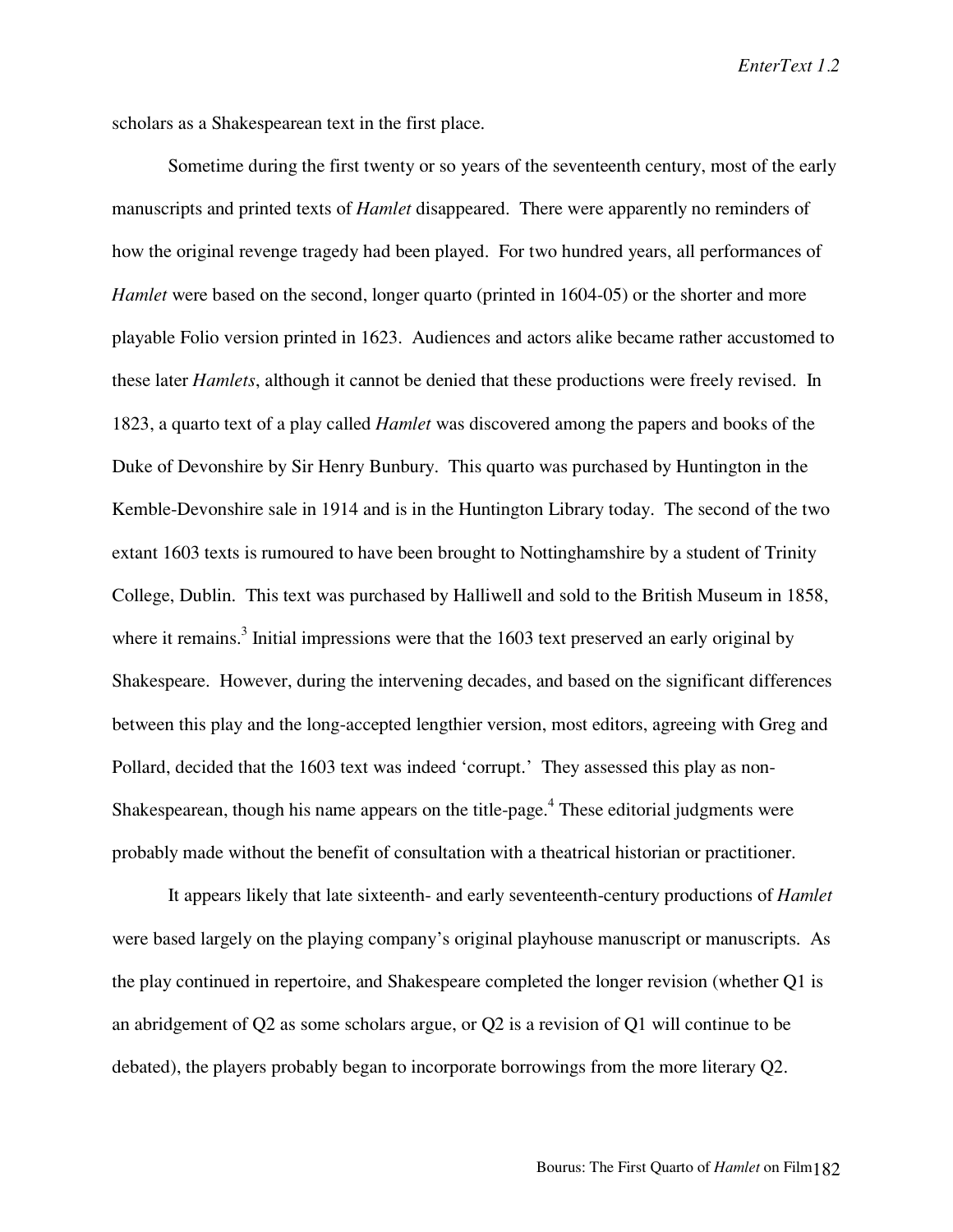Eventually, the early playtext was sold to a stationer and printed and is now recognised as Q1. After the Restoration, however, there were apparently no printed copies of Q1 and no early theatrical manuscripts still extant; all performances and performance texts of *Hamlet* relied of necessity on the First Folio and the second quarto, even though, unbeknownst to anyone, the early play remained hidden within the lines of the later texts.

Actors in the late seventeenth and the eighteenth centuries published their own performance editions that reflected their own interpretations, creating editions that were indiscriminately altered by the actors and the directors involved. These acting editions made it difficult, if not impossible, for editors to find a direct textual descendent of an original Shakespearean manuscript, if that were ever possible, or indeed necessary. As a result, acting interpretations, whether or not scholars recognised it, made their way into editorial decisions.

The first documented Hamlet was the player, Richard Burbage. Pre-commonwealth references to Burbage's Hamlet portray a performance that sounds much closer to Q1 than either Q2 or F.

Paul S. Conklin finds that early seventeenth-century allusions to the play, viewed collectively, point to a stage Hamlet who was "a straightforward avenger . . . primitive…direct…elemental." In short, such faint markings in the dust that can still be discerned point to a Hamlet quite at odds with our modern conceptions.<sup>5</sup>

This description is *not* at odds with the Hamlet of Q1.

After Burbage, the great Hamlets through the seventeenth, eighteenth and into the nineteenth century, including Joseph Taylor, David Garrick, John Henderson, Edmund Kean, William Charles Macready, and Edwin Booth, moved further and further away from the early play. After at least 200 years without it, the 1603 *Hamlet* text was rediscovered. Still, there was only a slight and short-lived movement towards Q1 as a viable performance text.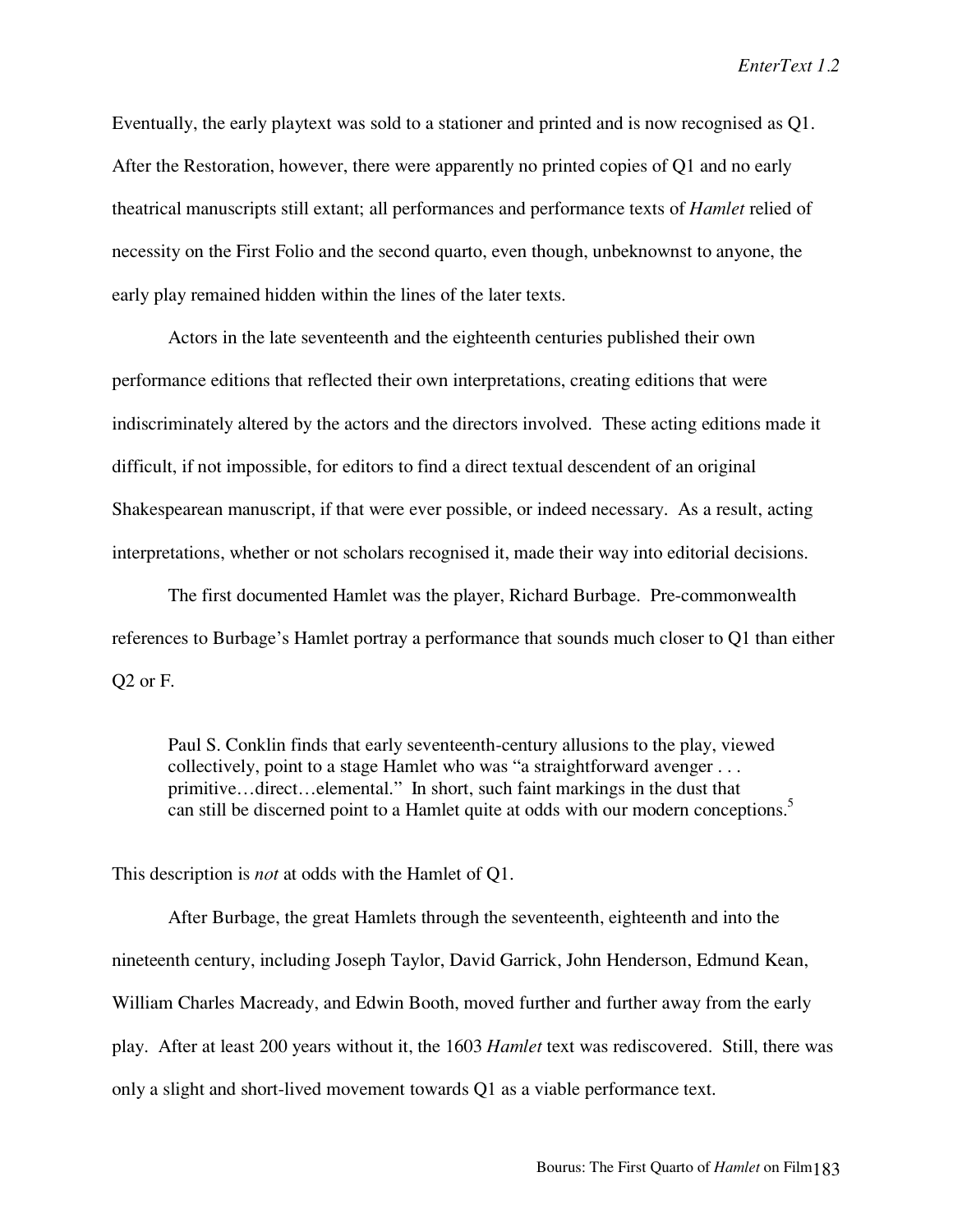*EnterText 1.2*

The nineteenth-century director, William Poel, staged the 1603 play, but because of his poor planning and direction, and audience expectations based on Q2/F, his production was not well received. Poel's Q1 productions failed for a number of reasons, but one of the most ironic involved the audiences' inability to recognise the play as representative of an *Elizabethan* revenge-tragedy. The spare staging and unfamiliar language (poorly delivered by amateur actors) unsettled the Victorian audience. This was ironic because it was Poel's ambition to restore to Shakespearean productions "the *conditions of playing* for which they were designed."<sup>6</sup> Perhaps Poel was simply too far ahead of his time. In any case, the first quarto simply could not be adapted successfully under those conditions and the production was considered a failure. But it did make enough of an impact to open the way for successive directors to consider using the earlier text.

Early in the twentieth century, Harley Granville-Barker used many of Poel's methods in attempting to restore some of the Elizabethan staging techniques in his *Hamlet*. It was Granville-Barker's techniques that so intrigued the actor, Sir John Gielgud. Gielgud "rekindled his interest [in playing Hamlet] by reading Granville-Barker's *Prefaces to Shakespeare: Hamlet* (1932). Any improvements he might make would be due to Barker's influence."<sup>7</sup>

By this time, the New Bibliographers' theories concerning the nature of many of the early Shakespearean quartos had been ensconced in the academic dialogue. In spite of this, directors and actors did not dismiss Q1 from consideration and continued to experiment with innovative ways of interpreting Shakespeare's plays. Gielgud, in attempting to return to what he considered elemental in Elizabethan theater, drew away from the maudlin theatrical standards (costumes and setting) of the eighteenth and nineteenth centuries. He brought his youth and energy to bear on his interpretation of the essence of Hamlet's character. Even though his performances were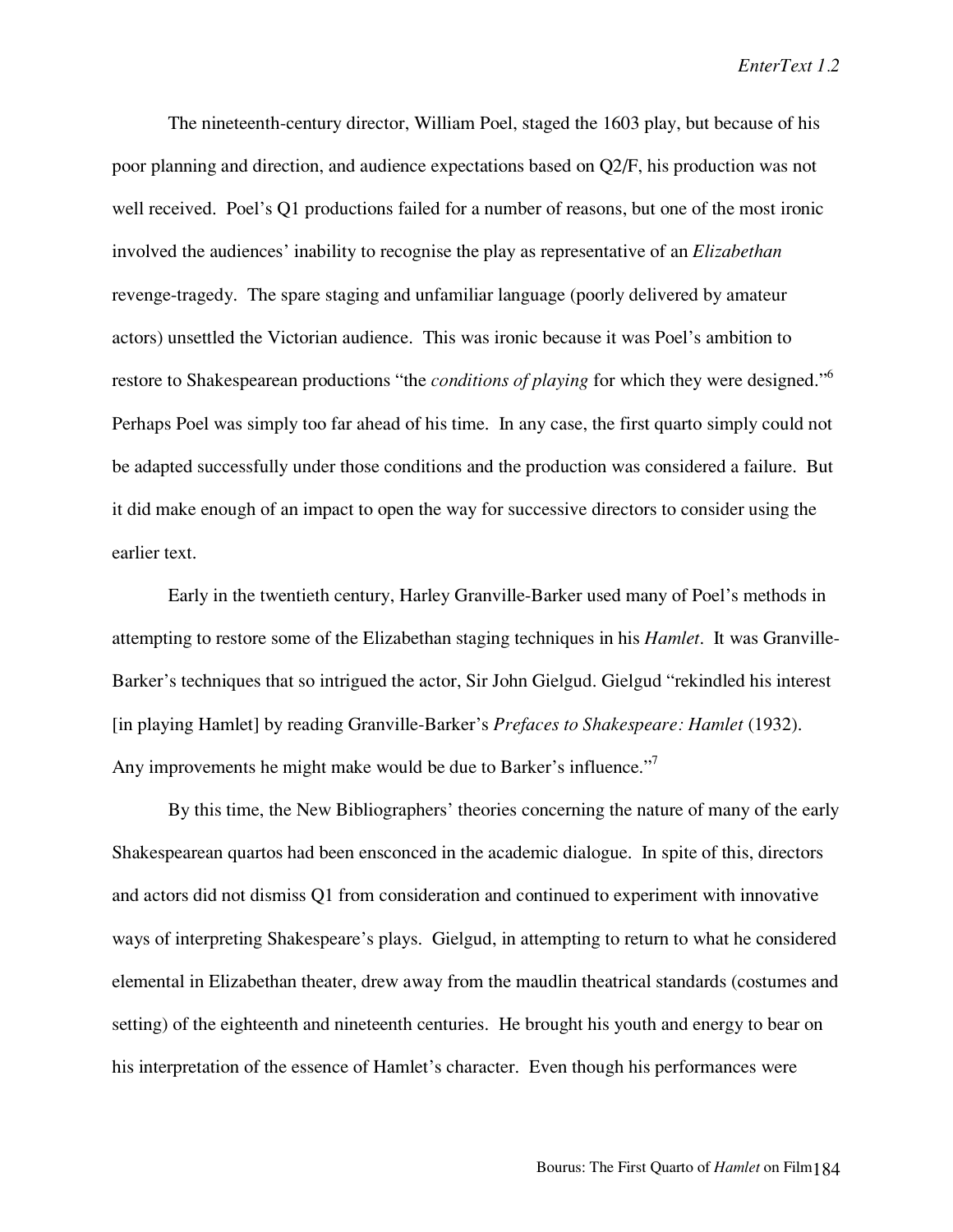based on Q2/F, his interpretation primed audiences and critics for the soon-to-come reintroduction of Q1 into *Hamlet* productions.

John Gielgud was the primary influence, in turn, on Laurence Olivier's interpretation. Olivier's 1948 Hamlet (still based on Q2/F, although Q1 was consulted and parts of it were incorporated into the film) was, thanks to Gielgud, more recognizably Elizabethan. Productions such as those starring Richard Burton and Peter O'Toole followed the new (old) bare stage and minimal costumes technique, and O'Toole, directed in 1963 by Olivier, used lines from the closet scene in Q1; specifically, Gertred's answer to Hamlet:

But as I have a soul, I swear by heaven I never knew of this most horrible murder.<sup>8</sup>

But it was Michael Benthall in 1957 who broke barriers when he introduced a restructuring (based on Q1) of the usual scene sequence in his production of *Hamlet* at the Old Vic. His lead was followed by Tony Richardson, whose *Hamlet*, first presented at the Round House in London and filmed in 1969, incorporated speech as well as some key scene orders from  $01<sup>9</sup>$ Richardson's discriminating changes did not upset audience expectations. Irace points out that "playgoers unfamiliar with the Q2/F order of episodes do not notice awkwardness in the plot  $design.^{,10}$ 

This production was a victory for the Q1 text because it caused some of the most skeptical critics to admit the theatrical possibilities and strengths of the Q1 text. Unlike Poel's earlier attempts, the result of the Richardson/Williamson production was undeniably effective; critics and audiences alike responded positively to this new direct and purposeful, and far more Elizabethan Hamlet, skilfully played by Nicol Williamson.

Richardson wanted his Hamlet to be a less obviously reflective but equally compelling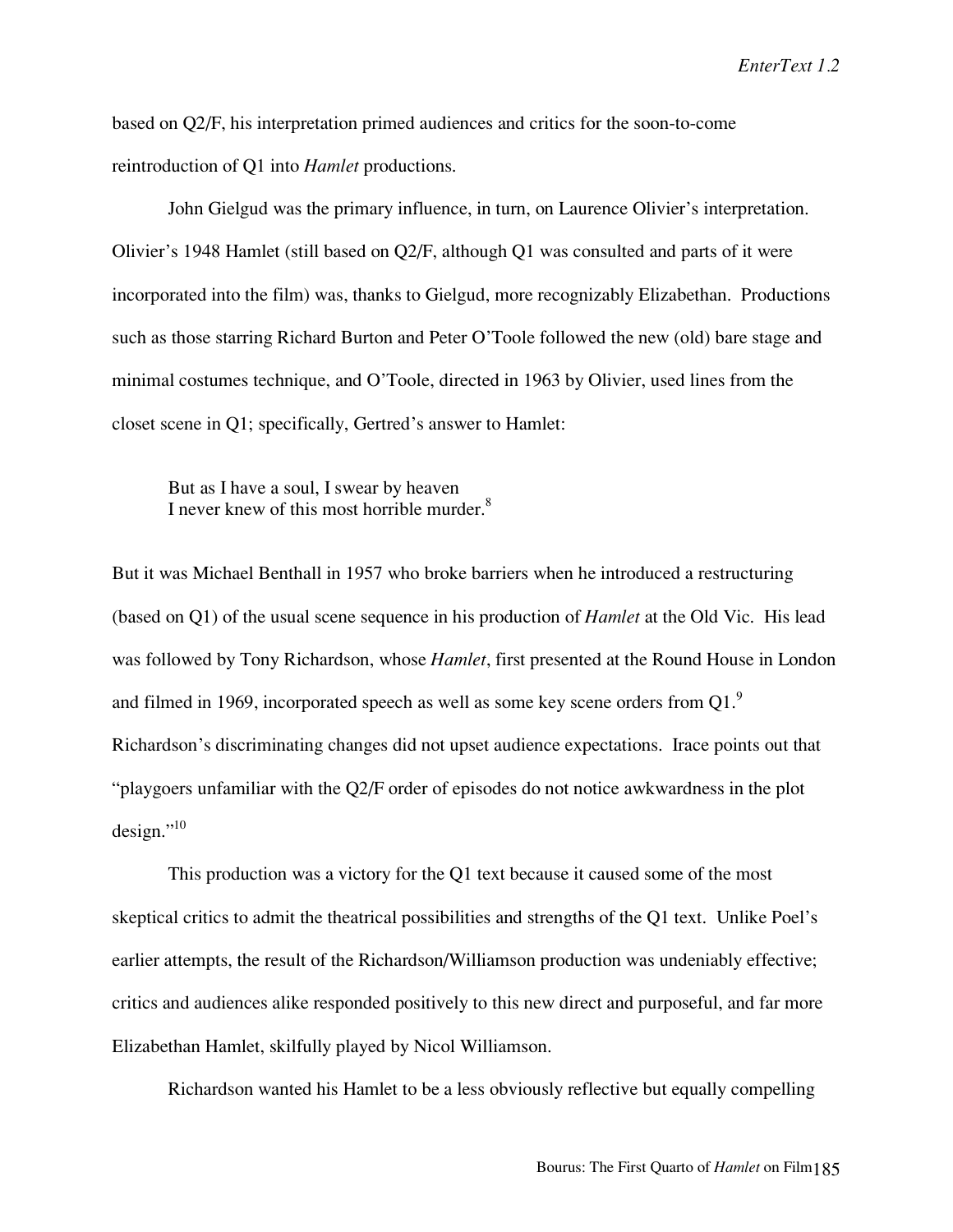revenger. He put the focus squarely on Hamlet, minimizing or eliminating what he saw as superfluous or distracting. Many of his techniques, however, were not as new as might have been perceived at the time. Studies have demonstrated that, except for Court Masques (lavish entertainments that eventually affected theatrical performances), early Elizabethan theater was spare, with few stage props or changes of scenery. The action moved quickly without intervals or breaks between scenes,<sup>11</sup> just as it does in Q1, which "seem[s] to preserve elements of a very early production of *Hamlet*."<sup>12</sup> As then, and in the tradition begun by Granville-Barker, Richardson, too, kept stage scenery to a minimum, and costumes were simple, with the exception of court dress. This was elaborate, to emphasise the staginess and artifice of the court. The other characters are viewed from Hamlet's perspective alone, stressing his motives for revenge.**[videoclip 2–Williamson's interpretation of the apparition of the Ghost to Hamlet—note the focus on Hamlet]** James M. Welsh points out that:

Richardson chose not to emphasize Hamlet's denial of life . . . [Hamlet is] the victim of a very corrupt world….Claudius is stripped of the rhetorical elegance...and reduced to the besotted satyr of Hamlet's imaginings.<sup>13</sup>

Interestingly, the character of Claudius, not named but simply referred to as "the king" in Q1, is never fully developed in either Richardson's or Zeffirelli's films. Here he is truly just a 'Player King.'

Richardson chose the Q1 arrangement of the "To be or not to be" soliloquy and the nunnery sequence. The result in the film (as it was in the staged play) is remarkable. As Irace writes, "The major effect . . . is that the change makes the sequence of events easier to follow, as several scholars have noticed."<sup>14</sup>

The scene sequence, again as noted by Irace, plays as follows: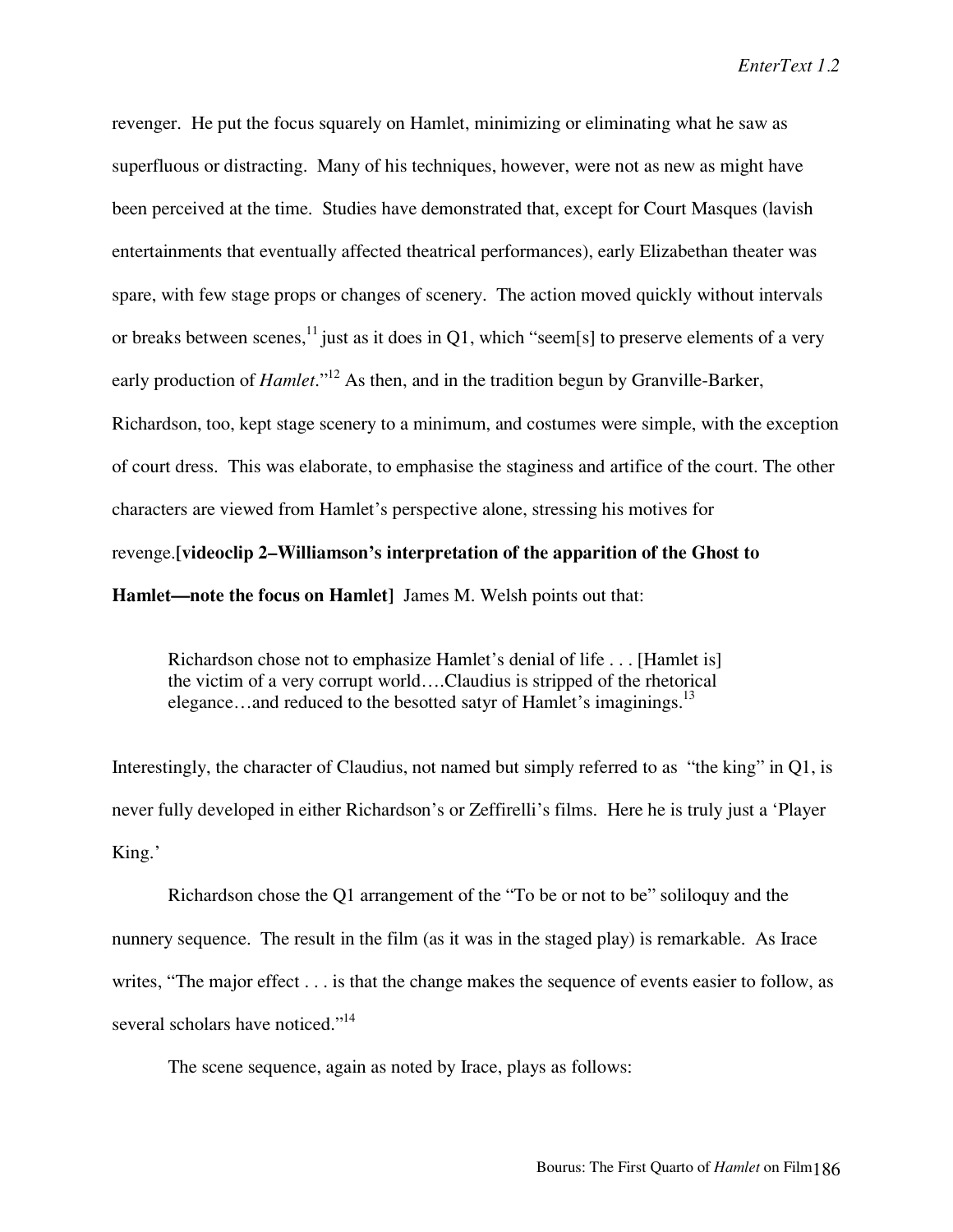- 1. Q1, scene 5: Hamlet reveals his plan to feign madness.
- 2. Scene 6: Ophelia/Ofelia describes Hamlet's visit in her closet.
- 3. Scene 7: Polonius/Corambis decides that Hamlet has lost his mind and that this insanity is a direct result of thwarted love. Polonius/ Corambis thinks that he should eavesdrop on the young couple.

With the "To be or not to be" soliloquy and the nunnery sequence in Scene 7, there is no doubt of Polonius/Corambis's motivation nor is his plan overshadowed and forgotten as it is in the Q2/F sequences. In those versions, the old man does not get around to eavesdropping on his daughter and Hamlet until after his encounter with Hamlet reading (the fishmonger scene), after the arrival of Hamlet's supposed friends Rosencrantz and Guildenstern, after Hamlet's "rogue and peasant slave" soliloquy, and after Rosencrantz and Guildenstern's report to Claudius about their meeting with Hamlet. By then, Corambis/Polonius's plan to eavesdrop is almost forgotten, and the old man must remind the audience of his intentions.<sup>15</sup>

Richardson used three other elements from the early text, in addition to the scene sequence. Namely, Francisco calls "Stand ho," close to Q1's "Stand" spoken by the First Sentinel. As Irace notes: "Most productions follow Q2/F, the approaching sentinel (Bernardo) nervously speaking out of turn."**[videoclip 1–the opening of Richardson's film]**

Richardson also incorporates words from Q1 in the transition between the nunnery segment and the fishmonger episode, when his Polonius borrows phrases from Corambis in the Q1 bridge passage: "I will myself go try him. Let me alone to sound the depth of him"(7. 191-4). And Nicol Williamson's Hamlet...uses the Q1 pun "trapically' in its *Murder of Gonzago* sequence.16

Richardson's production received (and continues to receive) praise from theatrical and academic critics alike. Its use of Q1 and its rejection of elaborate scenery and costumes in favor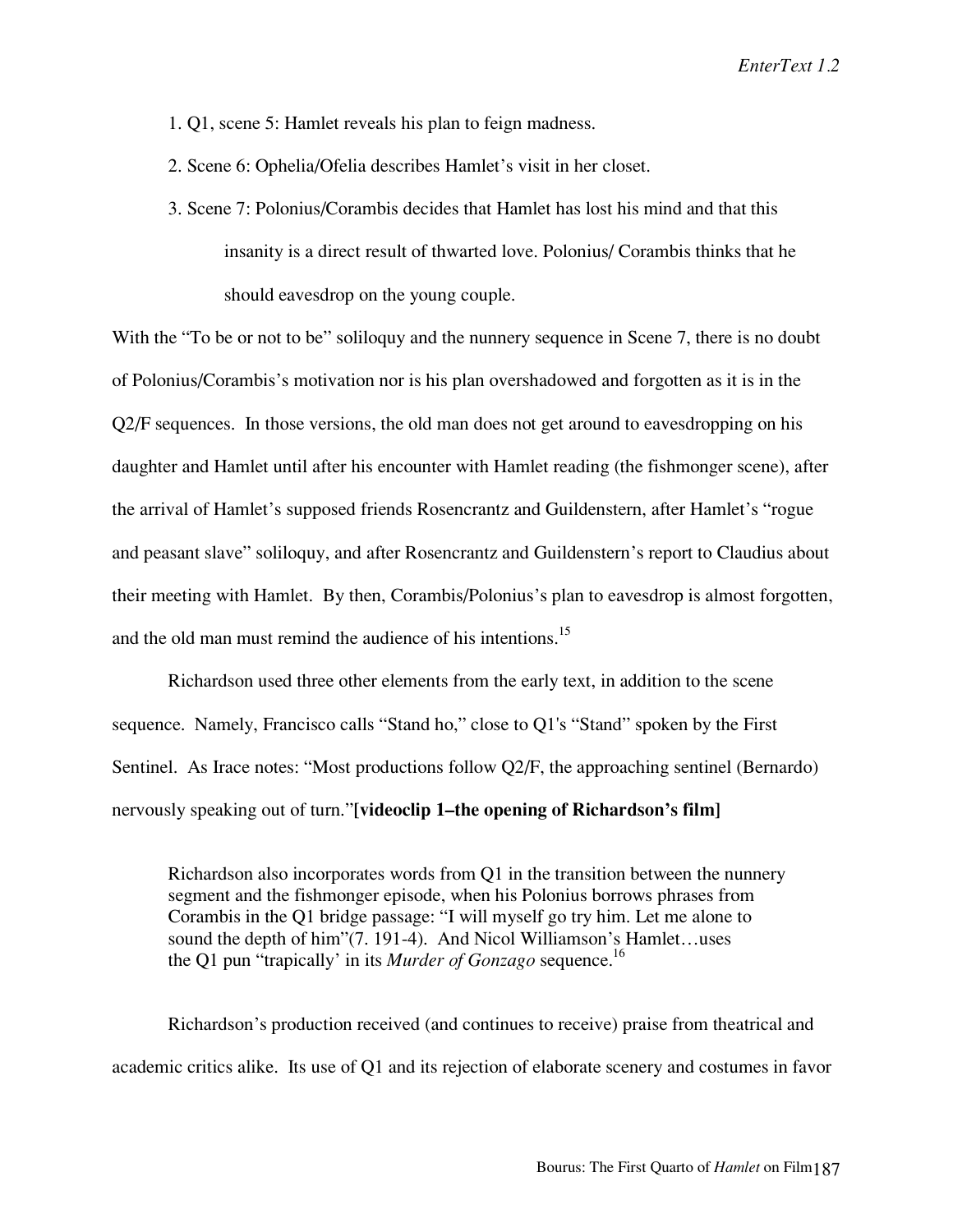of a more Elizabethan style made both the play and the subsequent film, classics in the history of *Hamlet* productions. Most importantly, this film opened up new avenues of thought among academics. Many scholars now began to question the "bad" quarto theories and the status of Q1 began, slowly but inexorably, to change.

In 1989, Franco Zeffirelli used elements of Q1 in his *Hamlet* (released in 1990) as well, although he did not follow it exactly. Still, according to Kathleen Campbell:

Because the Zeffirelli *Hamlet* parallels the Q1 structure in a number of significant ways, it gives us a glimpse of what the Q1 script might be like in performance. The characters are less complex and ambiguous than Q2/F1, but they are still interesting, and the plot moves more swiftly….Like Q1, the film contains no references to the means of election…Zeffirelli goes even further than Q1 and cuts [Fortinbras] altogether.<sup>17</sup>

This cut, Campbell continues, "downplays issues of succession or kingship" allowing a more focused development of Hamlet's dilemma. The relationship between Hamlet and Gertrude demonstrates an explicit alliance in this script, as in Q1 (ambiguous in Q2/F1). Zeffirelli uses the scene order of Q1, "giving us a glimpse of the basic structure of Q1 in action,…direct,… emotional,...full of action....In short, good theater."<sup>18</sup>

Zeffirelli chose to film his *Hamlet* in a natural, as opposed to a staged, setting. It does not take any imagination to see that Elsinore is clearly a fortified castle, or to see the great outdoor vistas. In fact, the setting has been compared in many ways to an American Western.<sup>19</sup> This directorial decision removes the play from the restraints of a theatrical production. It is lavish, to be sure, but not elaborate, ostentatious, or distracting in the nineteenth-century stage tradition. The costumes are natural to the time and place of the story, and yet the language is Shakespeare's and the inclusion of Q1 into the script lends Gibson's character the aspect of an early avenger.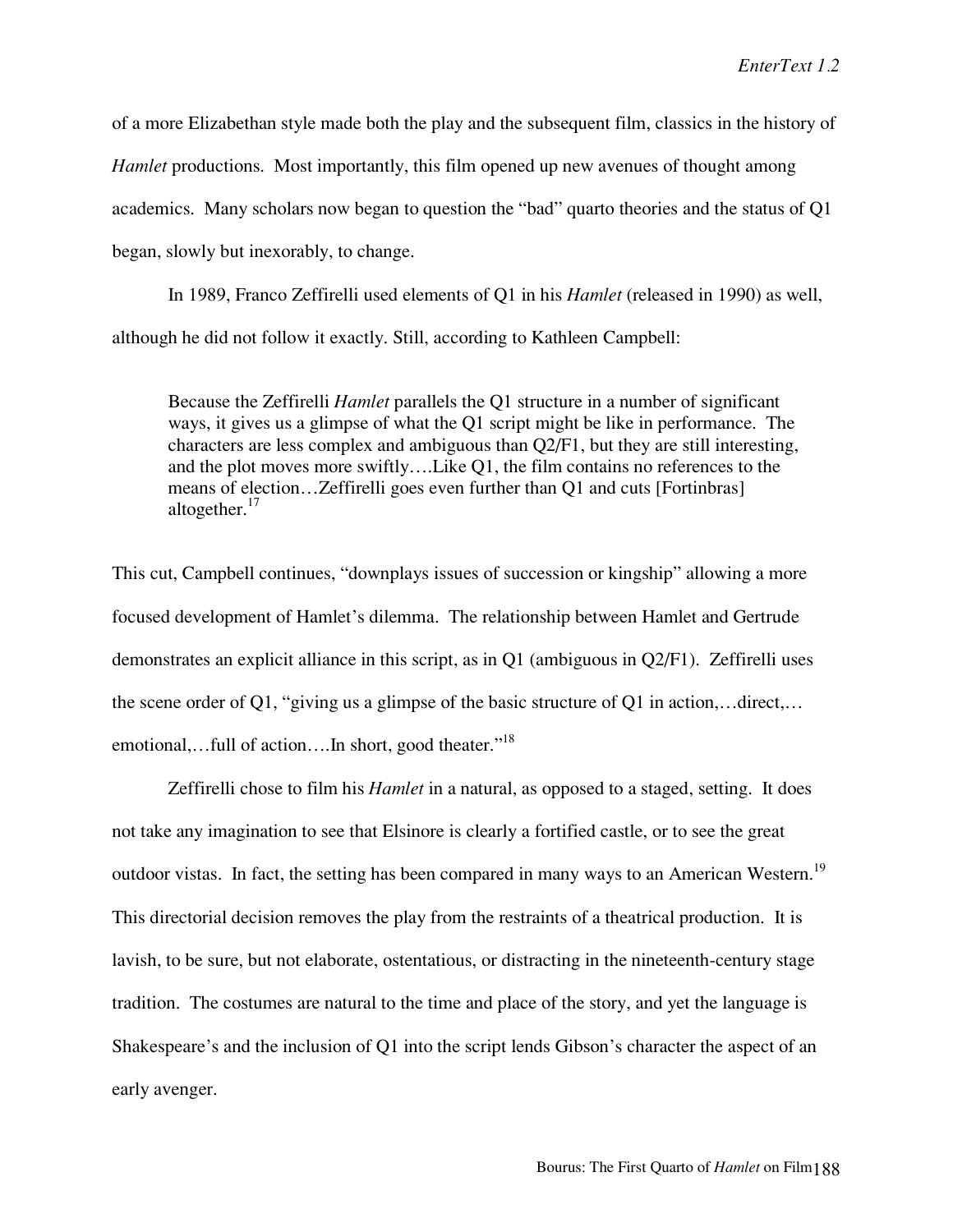Zeffirelli has been criticised because he seems to have cut-and-pasted Shakespeare's lines somewhat indiscriminately; for example, "get thee to a nunnery" appears rather unexpectedly in the Mousetrap scene.**[videoclip 3–a confused Ophelia responds to Hamlet's bizarre behaviour]** These kinds of transpositions make Zeffirelli's *Hamlet* feel anxious, hurried, and full of a nervous energy that some critics feel do not belong in the play/film.<sup>20</sup> However, as an elemental revenge tragedy, this film works well, and a Hamlet filled with just such nervous energy (as Gibson's is) lends credence to the character as an "elemental revenger," yet another reason why the lines and scene order from Q1 are appropriate.

Although Tony Richardson made cuts and changes in the language and the order of scenes in his film, the rearrangement is so skilful that the alterations are all but imperceptible and add significantly to the overall effect of the film. On the other hand, the Zeffirelli cuts are sometimes so abrupt that they might seem to detract from the story and thus run the risk of detracting from Hamlet's dilemma, a risk that could trouble critics. Audiences, however, judged the Zeffirelli/Gibson *Hamlet* a success, and from what we now know about Shakespeare, it is safe to infer that it was audience response that mattered most, not critical acclaim.

Theatre in early modern England relied primarily on the ability of the players to convince audiences. For example, most plays took place in the afternoon in the summer. *Hamlet* opens on castle battlements, at midnight, in winter. There were virtually no special effects to rely on. Mood, place, and time had to be conveyed through the language and the action of the play. The players had to be convincing without benefit of sophisticated lighting or sound effects. If a play was popular, it naturally remained in repertoire for as long as tickets could be sold, and that popularity (and success of a playing company) was almost solely dependent upon the talent of the playwright and the ability of the players to deliver. From its earliest performances, *Hamlet*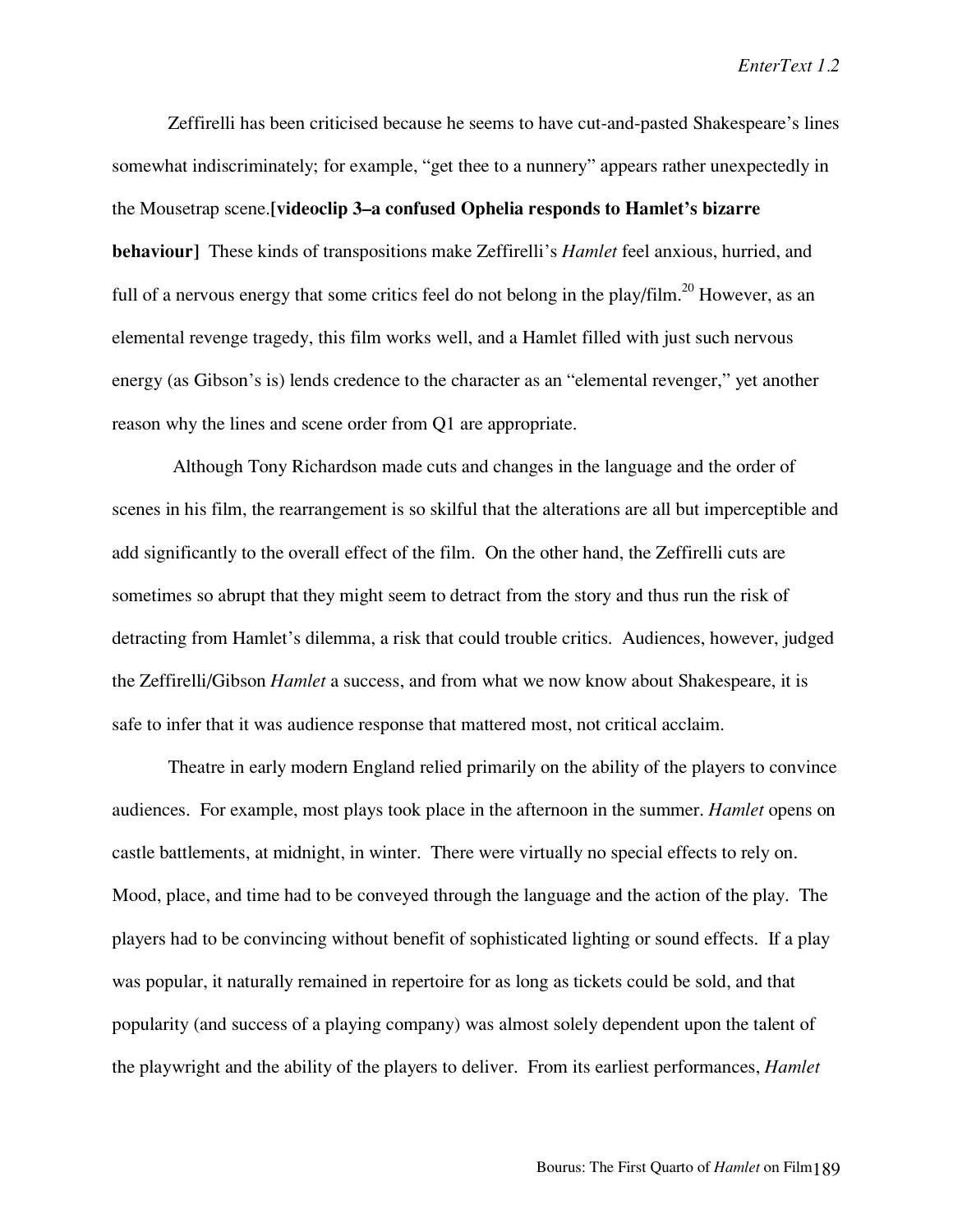appears to have been an audience favorite. Tony Richardson and Franco Zeffirelli certainly understood this when they produced their *Hamlet*s. They made careful and conscious decisions to use parts of the text of Q1 in constructing the frame of their films. Like other theatrical practitioners, they each recognised the validity of this collaborative theatrical text, and they each created, as A. H. Thorndike calls it:

A tragedy whose leading motive is revenge and whose main action deals with the progress of this revenge, leading to the deaths of the murderers and often the death of the avenger himself. $^{21}$ 

It has been stated that the Q1 sequence weakens the plot because it eliminates Hamlet's shifts in mood, and his gradual acceptance of the mission he is set to "make . . . right." But that approach ultimately serves to strengthen the argument that Q1 reflects an early Elizabethan revenge tragedy, replete with quick action, blood lust, and a convincing hero. Q1 *Hamlet* has all of this.

Today, thanks in large part to the theatrical willingness of directors such as Tony Richardson and Franco Zeffirelli to experiment with alternate texts and interpretations, "bad" quartos have been and are being reexamined by textual scholars. Most of the early, supposedly "bad" quartos have been or are beginning to be regarded as important texts in the canons of Shakespeare's plays. The Oxford Shakespeare has already included Q *Lear* alongside the Folio version.22 It is only a matter of time before Q1 *Hamlet* takes it rightful place beside the Q2 and F1 *Hamlet*s as a legitimate part of the theatrical and textual history of one of Shakespeare's most popular and most frequently performed plays*.*